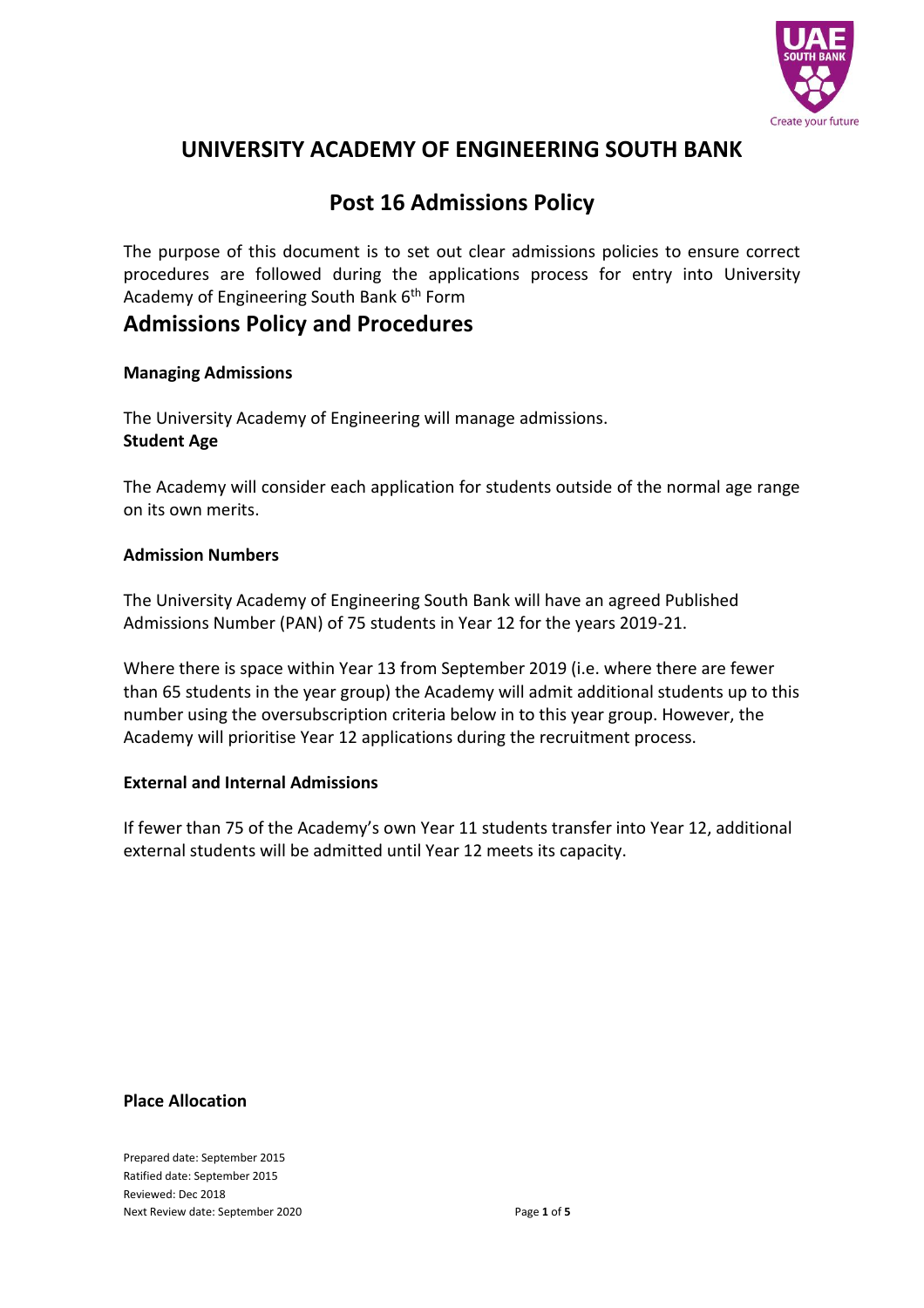

Both internal and external students wishing to enter Post 16 will be expected to meet the minimum academic entry requirements for the Post 16 outlined below. For applicants that satisfy the minimum entry requirements, priority will be given according to the oversubscription criteria below.

### **Oversubscription**

Where the number of applications for admission is greater than the Published Admissions Number, applications will be considered for Year 12 against the criteria set out below.

After the admission of students with Statements of Special Educational Needs where The Academy is named on the statement or education health and care plan (EHP), the criteria will be applied in the order in which they are set out below. This will determine which student should be given priority for the places available on chosen courses, providing they have met the Post 16 entry and course requirements:

- a. Looked after children<sup>1</sup> and previously looked after children<sup>2</sup>.
- b. Applicants for whom it is essential that they be admitted to the Academy because of a significant medical or social need<sup>3</sup>.
- c. Applicants who were on roll at UAESB in year 11.
- d. Siblings of Students who will be registered Students at the school on the first day of the term when the applicant Student would be joining the school<sup>4</sup>.
- e. Applicants who live nearest to the school<sup>5</sup>.
- f. Applicants of staff employed for at least two years at the school or recruited to meet a skills shortage.

If at any stage two or more applicants are tied for the last place then the successful applicant will be determined by drawing lots with the lottery process being independently verified.

#### **Under Subscription**

<u>.</u>

Where fewer than 85 applications are received, the Academy will offer places to all those who have applied and met the minimum academic requirements.

<sup>1</sup> *A 'looked after child' is a child who is (a) in the care of a local authority, or (b) being provided with accommodation by a local authority in the exercise of their social services functions (see the definition in Section 22(1) of the Children Act 1989) at the time of making an application to a school.*

*<sup>2</sup> 'Previously looked after children' are children who were looked after, but ceased to be so, because they were adopted or became subject to a residence order or special guardianship order.*

*<sup>3</sup>All applications under this criterion must be supported with relevant written evidence from a qualified professional*  source, declared in writing at the time of the application and where such submissions offer specific evidence that *necessitates attendance at this particular Academy. Any evidence of a more general medical condition offered without such focus is deemed inadmissible, although the application will then be considered under other criteria. Applicants should also state clearly why the Academy is more suitable than any other school and what the difficulties would be if their child was not offered a place*).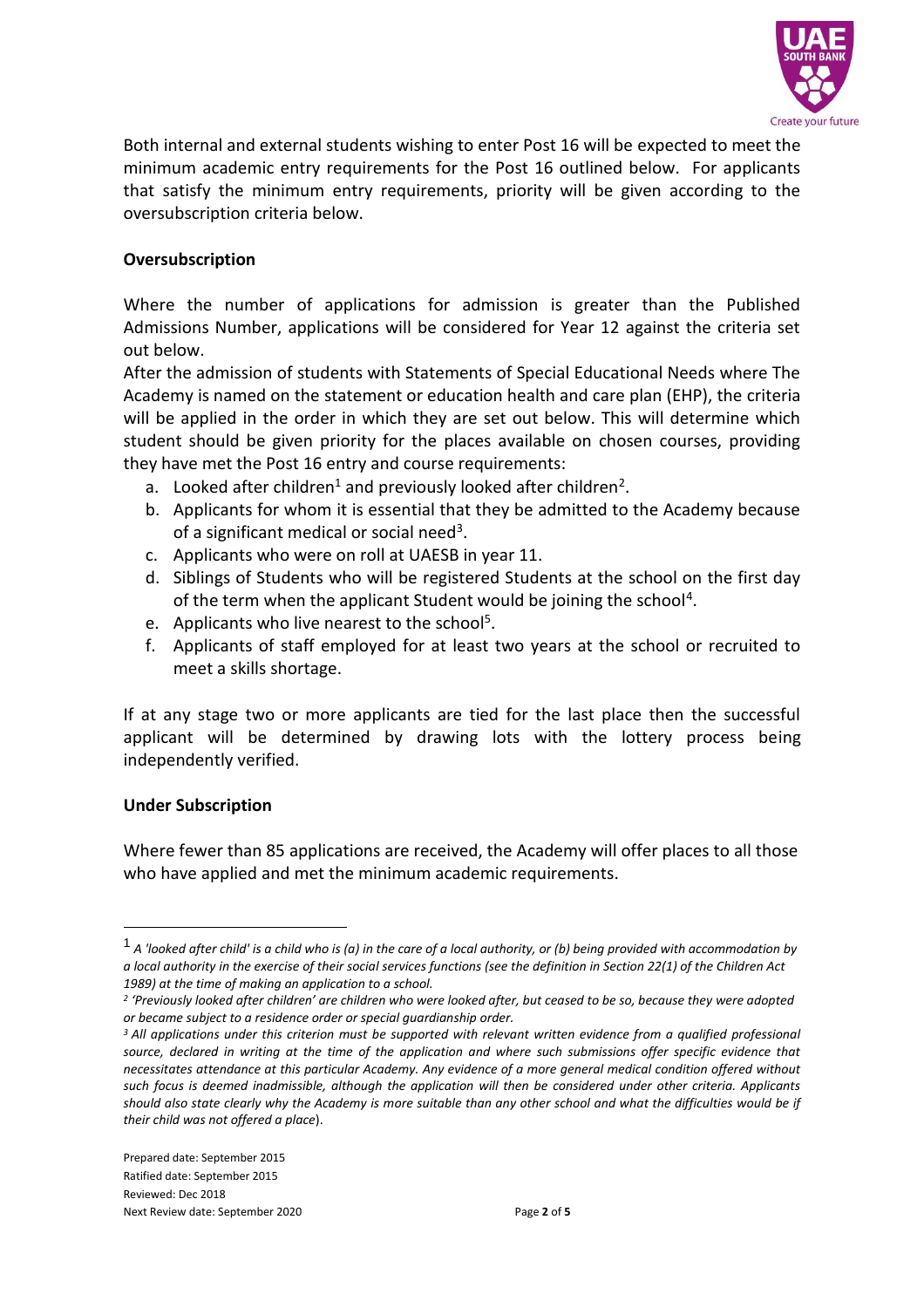

# **Waiting Lists**

Where in any year the Academy receives more applications for places than there are places available, a waiting list will operate until the end of the first term, after beginning the Academy year. This will be maintained by the Academy and following an unsuccessful application, the applicant will be informed if they have been placed on the waiting list. Applicants on the waiting list will be ranked in the same order as the published oversubscription criteria.

### **Course Quantities**

Students must apply for up to 4 choices of A-levels and/or BTEC combination of courses. The Academy will consider minimum and maximum course requirements for Year 13 students on an individual basis, on its own merits.

### **Admission Criteria**

To be eligible for admission, the minimum academic entry requirements for the Post 16 are: 5x Grade 9-5 at GCSE, including Maths and English.

Please also note the individual minimum entry requirements for each course based on GCSE grades or other measures of prior attainment.

These criteria will be the same for internal and external transfers and will be published in our Post 16 prospectus and the Post 16 area on our Academy website.

# **Application Timetable**

# **Opening Evening**

Our Open Evening will be on Thursday 31<sup>st</sup> January 2019, between 5.00pm and 7.00pm, The prospectus will be available on our website prior to this. It will include an application form, together with full details of each course and the entry requirements.

# **Application Form Completion**

Applications will be accepted from Monday  $17<sup>th</sup>$  December 2018 and should be returned to the University Academy of Engineering South Bank. The deadline for submission is 12 noon on Friday 15<sup>th</sup> February 2018. Application forms can be obtained by:

- downloading from the Academy website: [www.uaesouthbank.org.uk](http://www.uaesouthbank.org.uk/)
- receiving a prospectus or
- calling 020 7277 3000

Prepared date: September 2015 Ratified date: September 2015 Reviewed: Dec 2018 Next Review date: September 2020 **Page 3 of 5** Page 3 of 5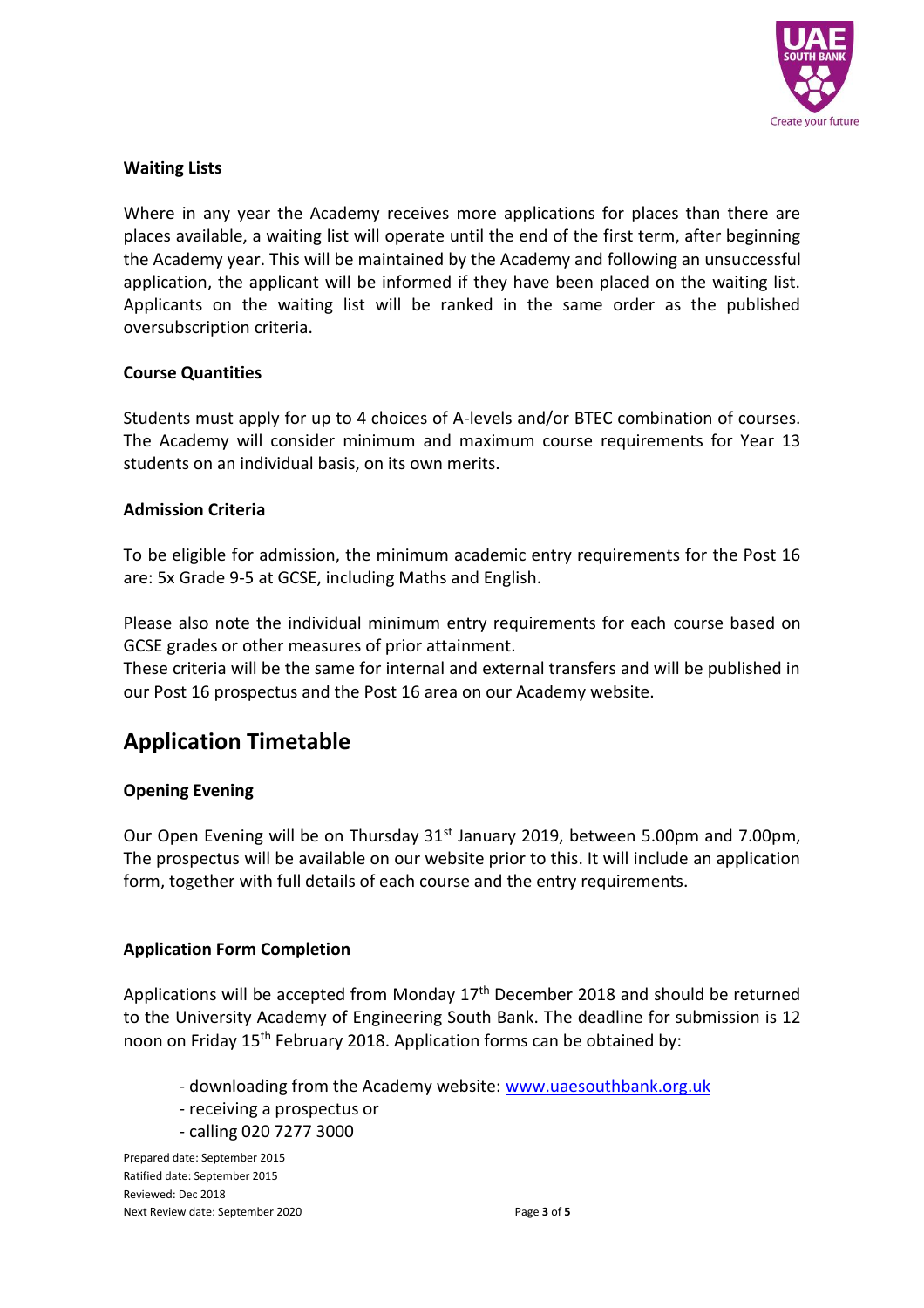

### **Guidance Support and Conditional Offers**

Shortlisting will begin on Monday 25<sup>th</sup> February 2019 and applicants will be invited to attend Information, Advice and Guidance meetings to counsel them on their choice of courses from Monday  $4<sup>th</sup>$  March 2019. These meetings and the information collected other than home address will not be used in any way to make decisions about the offer of courses. Offer decisions will be based solely by application after obtaining a student recommendation form/reference from the applicants' current school including predicted grades. We will aim to notify applicants of the outcome of their application within two weeks of receipt. Internal applicants will be offered places earlier – from November onwards. These places will be automatically confirmed on providing evidence of the grades required.

#### **Enrolment Days**

Enrolment Day's will take place on 23rd and 24th of August 2019. Applicants must submit their GCSE grades to the Academy on GCSE results day.

Where applicants do not meet grades outlined for their preferred courses they will be offered alternative courses in line with their preferences if places are still available.

#### **Documentary Evidence**

Applicants must provide original documentary evidence of GCSE results and proof of identity during the enrolment process which will take place in August 2019. All offers of a place are conditional until this documentation is provided. Failure to provide all of this information will mean that we are unable to guarantee the confirmation of your offer.

#### **Late Applications**

Late applications will be considered using the criteria outlined in 'Admissions Policy and Procedures' part c) above, but only after all applications received by the closing date have first been offered places.

#### **Unfilled Places**

Where places become available after GCSE results, these will be offered to remaining applicants on or immediately after the enrolment day at the end of August to those on the waiting list.

#### **Course withdrawal**